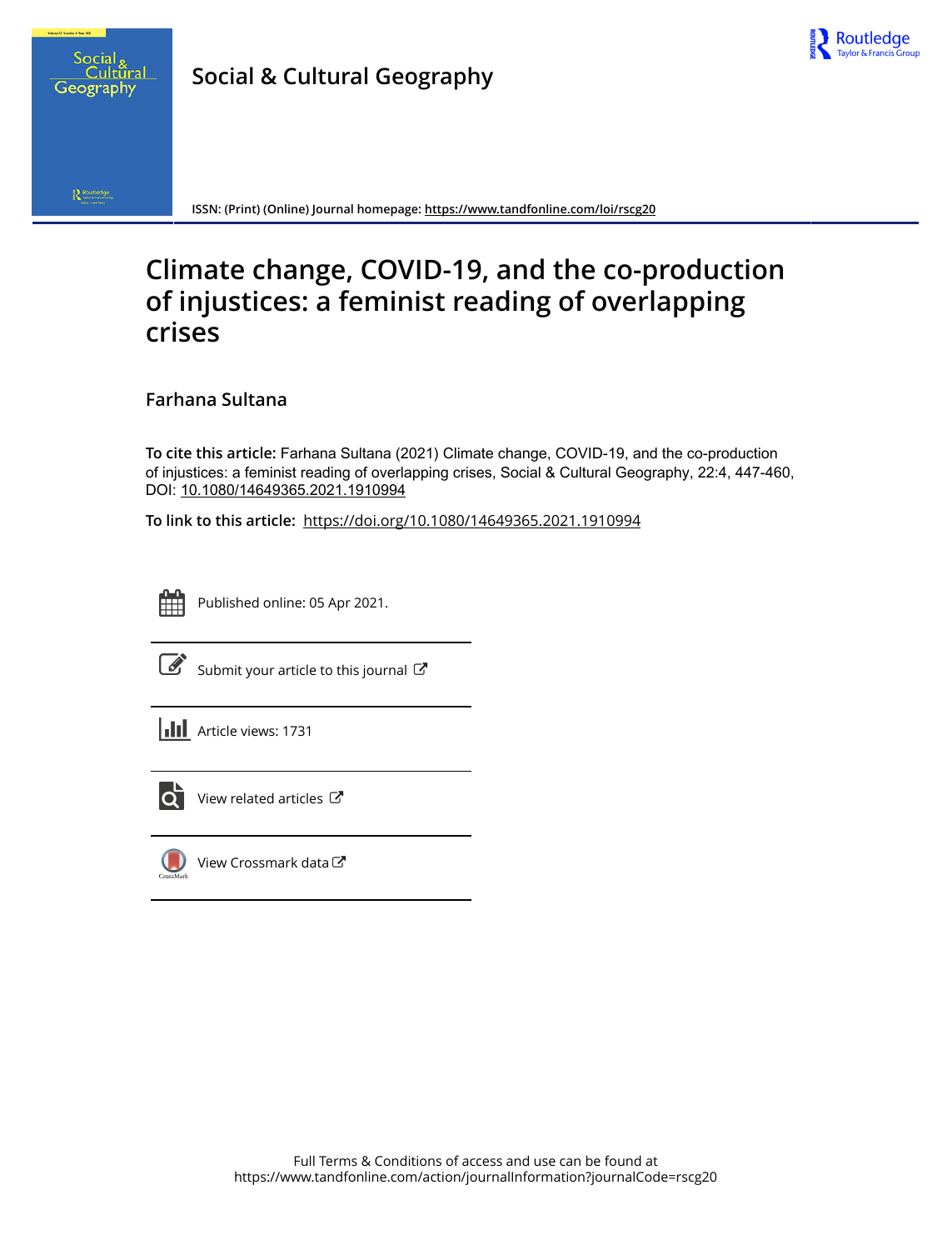Routledae Taylor & Francis Group

Check for updates

## **Climate change, COVID-19, and the co-production of injustices: a feminist reading of overlapping crises**

## Farhana Sultana

Department of Geography and the Environment, Syracuse University, Syracuse, USA

#### **ABSTRACT**

The overlapping global socio-ecological crises of climate change and COVID-19 pandemic have simultaneously dominated discussions since 2020. The connections between them expose underbellies of structural inequities and systemic marginalizations across scales and sites. While ongoing climate change amplifies, compounds, and creates new forms of injustices and stresses, all of which are interlinked and interconnected, the emergence of COVID-19 pandemic has also co-created new challenges, vulnerabilities, and burdens, as well as reinforcing old ones. An intersectional analysis of these overlapping but uneven global crises demonstrates the importance of investigating and addressing them simultaneously through a feminist lens. This allows for a more nuanced understanding of the co-production of injustices structurally, materially, and discursively.

#### **ARTICLE HISTORY**

Received 9 December 2020 Accepted 16 February 2021

#### **KEYWORDS**

Climate change; covid-19; pandemic; intersectionality; injustice

Two overlapping global socio-ecological crises dominated discussions, imaginations, and lived realities from early 2020 onwards: climate breakdown and the COVID-19 pandemic. By early 2021, the World Health Organization reported over 105 million confirmed cases of COVID-[1](#page-9-0)9 cases with over 2 million deaths and counting.<sup>1</sup> These statistics are actually likely to be worse due to lack of accurate data collection, reporting, and monitoring of the virus' impacts in many countries. Similarly, the concurrent onslaught of climate change continued across the globe, making heat stress, wildfires, hurricanes/cyclones, droughts, sea level rise, and floods more severe and frequent. For instance, in 2020 alone, wildfires raged in USA, Australia, and the Amazon; a third of Bangladesh went under floodwaters; over a dozen above-average tropical hurricanes battered countries in the Atlantic, Pacific, and Indian Oceans; and Arctic ice sheets melted at record rates, thereby raising sea levels. As communities struggled to deal with variegated climate-related events, the arrival of the pandemic compounded crises, wreaking havoc, suffering, and deaths across countries and communities. The connections between climate breakdown and the COVID-19 pandemic expose underbellies of structural inequities and systemic marginalizations across scales and sites.

There are similarities and differences in processes and outcomes of climate change and the pandemic. Geographers and other scholars have written about how capitalism,

**CONTACT** Farhana Sultana **Solutanaf@syr.edu Department of Geography and the Environment, Syracuse** University, Syracuse USA

© 2021 Informa UK Limited, trading as Taylor & Francis Group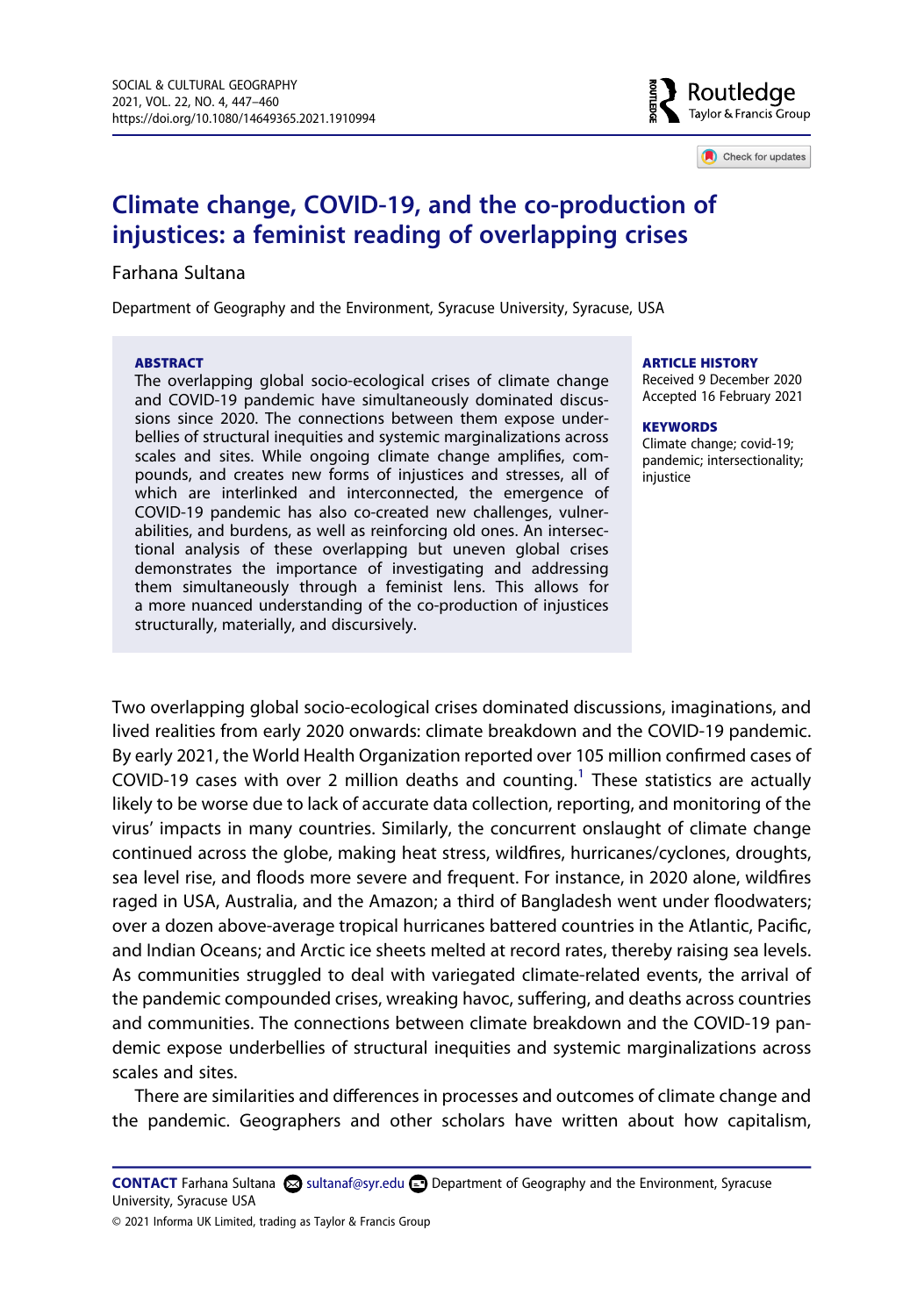448  $\circledast$  F. SULTANA

<span id="page-2-2"></span>colonialism, global racism, and ongoing dispossessions have contributed to the worsening of historical climate breakdown, which has uneven and unequal impacts. Any attention to the differentiated climate injustices shows that there are systemic and structural inequities at play. Similarly, the COVID-19 pandemic rapidly spread in uneven and unequal ways across the globe. Both climate change and COVID-19 emerged from extractive ecological exploitation of capitalism, systemic discounting of human and morethan-human natures, and the creation of sacrifice zones where profit was prioritized over people and planetary wellbeing (Fernando, [2020](#page-11-0); Kolinjivadi, [2020;](#page-12-0) Phillips et al., [2020](#page-12-1)). While ongoing climate change amplifies, compounds, and creates new forms of injustices and stresses, all of which are interlinked and interconnected, the emergences of the COVID-19 pandemic co-created new challenges, vulnerabilities, and burdens on top, while reinforcing old ones (Manzanedo & Manning, [2020;](#page-12-2) Salas et al., [2020](#page-13-0)). A Lancet editorial recently argued: 'Indeed, without considering the current and future impacts of climate change, efforts to prepare for future pandemics are likely to be undermined' (Watts et al., [2021](#page-13-1), p. 3). While scholars and policy-makers are making comparisons between the climate crisis and the COVID-19 pandemic crisis (Cantellano, [2020](#page-10-0); Fernando, [2020;](#page-11-0) Forster et al., [2020;](#page-11-1) Fuentes, [2020](#page-11-2); Hulme et al., [2020;](#page-11-3) Searle & Turnbull, [2020\)](#page-13-2), a feminist reading engaging intersectional analyses of both these overlapping crises together, instead of separately, brings into even sharper relief how people are impacted across social groups, identities, and locations. This fosters more nuanced understandings and explanations.

<span id="page-2-5"></span><span id="page-2-3"></span><span id="page-2-1"></span><span id="page-2-0"></span>In this paper, I demonstrate the importance of bringing an intersectional lens to better analyze the overlapping but uneven crises of the pandemic and climate injustices. Similarities exist across both, such as gendered differences in increased unpaid care work, differential risks and exposures, disparate access to information and safety measures, increased gender-based violence, and exacerbations of insecurity of livelihoods and financial precarity; however, these manifest differently spatially, temporally, and intersectionally, exposing systemic fault lines and creating new ones, as elaborated below. My reflections and analyses are informed not only by scholarly and policy literatures, but also my situated knowledge and location as a scholar of and from the global South, where both climate breakdown and the pandemic have been profound.<sup>2</sup> For much of the industrialized world, climate change is something occurring now or in the future; however, in much of the post-colonial developing world, climate change has been occurring for decades already, whereby lived experiences and discourses of climate breakdown are not novel. The pandemic has only compounded those inequities across and between countries and regions.

<span id="page-2-6"></span><span id="page-2-4"></span>While the pandemic is a fast-moving and an immediate public health crisis, involving expanding cases of mortality, morbidity, and mental health challenges, health impacts from climate change is a case of slow violence (Nelson, [2016](#page-12-3)). This slow violence has been occurring for decades, with increasing heat stress, poor indoor and outdoor air quality, poor drinking water quality, displacement trauma, and so on. These are context-driven but intersectionally experienced. Often the same communities are hardest hit by both climate breakdown and the pandemic, because they were already made sacrifice zones from global colonialism, imperialism, and injustices (Zografos & Robbins, [2020](#page-14-0)). The lived experiences of those in frontline communities should thus better inform global debates that are often occurring among powerful and privileged elites, often in masculine and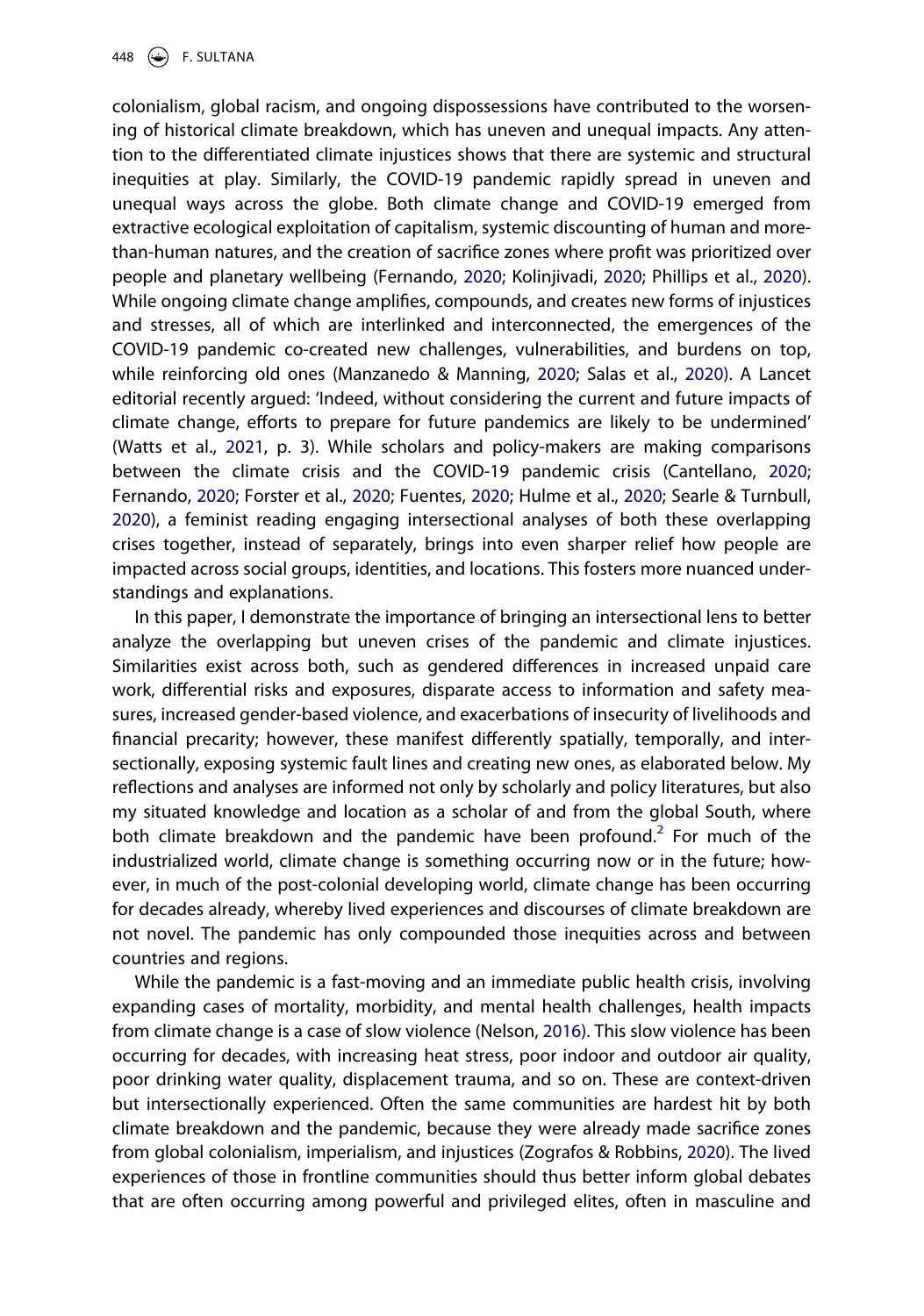<span id="page-3-6"></span>white spaces (Macgregor, [2020\)](#page-12-4). Yet much of the global frontline communities, with regard to both the pandemic and climate breakdown, are communities of color. Similarly, disproportionate intersectional gendered imbalances in decision-making and leadership roles in addressing both the pandemic and climate justice exist. A feminist reading of these overlapping crises shows the starkness of this even more than before, or if each issue was analyzed separately instead of together. A trifecta of intersectional patriarchy, pandemic crises, and climate breakdown exacerbates differentiated vulnerabilities and multiplicities of systemic inequities at different temporal and spatial scales.

<span id="page-3-10"></span><span id="page-3-4"></span><span id="page-3-2"></span>In broad terms, climate justice is about systems change and addressing structural inequities and power systems that uphold those inequities (Di Chiro, [2011](#page-11-4); Forsyth, [2014;](#page-11-5) Gardiner, [2011;](#page-11-6) Gonzalez, [2021;](#page-11-7) Roberts & Parks, [2009;](#page-12-5) Robinson & Shine, [2018](#page-12-6); Schlosberg & Collins, [2014](#page-13-3)). Critical approaches to climate justice look at issues of responsibility, exposure, vulnerability, and ethics. To have justice, it becomes imperative to first identify injustices that exist and then address underlying causes of them. Climate justice research and action, like pandemic research and action, thus necessitate deploying intersectional approaches for comprehensive accountability of various systemic injustices that overlap and compound. With climate breakdown, more serious epidemics and pandemics and concomitant public health crises will emerge, where the events of 2020 will no longer seem like an anomaly (Leach et al., [2021;](#page-12-7) UN Women & UNEP, [2020](#page-13-4)).

<span id="page-3-9"></span><span id="page-3-5"></span><span id="page-3-3"></span><span id="page-3-1"></span><span id="page-3-0"></span>Scholars are increasingly beginning to heed insights from various strands of critical feminist scholarship, especially in climate scholarship (Acha, [2019](#page-10-1); Bee et al., [2015;](#page-10-2) Djoudi et al., [2016;](#page-11-8) Kaijser & Kronsell, [2014](#page-12-8); Sultana, [2014;](#page-13-5) Tschakert & Machado, [2012](#page-13-6)). Since social groups aren't homogenous, yet have largely been treated as such in a lot of policies and planning, insights such as intersectionality have gained traction to help nuance data and explain on-the-ground realities of overlapping axes of oppression and difference in more representative and accountable ways (Collins & Bilge, [2016](#page-10-3); Crenshaw, [1991](#page-10-4); Rodóde-zárate & Baylina, [2018;](#page-12-9) Yuval-Davis, [2006\)](#page-14-1). Some of the most common axes of intersectional differences or oppressions are gender, race/ethnicity, class, disability, age, sexuality, religion, caste, and livelihood and migrant status. The importance of intersectionality in research are many, but largely because it is (in policy language) a value-added that necessitates disaggregated data requirements but also gets behind such data, and therefore it can help formulate policies and projects that don't further marginalize people and reproduce socio-ecological inequities. This requires close understanding of local contexts and complexities, as well as engagement with insights from evolving bodies of scholarship and theories (such as feminist scholarship, critical race theories, postcolonialism, decolonial and Indigenous scholarship, and so on) (Sultana, [2021](#page-13-7)).

<span id="page-3-11"></span><span id="page-3-8"></span><span id="page-3-7"></span>Geographers and feminist scholars from the Global South have demonstrated the importance of space in analyzing how different groups of men and women suffer differently spatially, whereby intersectional differences are co-constitutive also of histories of colonialism, imperialism, and modernization (Mckittrick, [2006;](#page-12-10) Mohanty, [2003](#page-12-11); Mollett & Faria, [2018](#page-12-12); Patil, [2013;](#page-12-13) Radcliffe, [2018](#page-12-14); Valentine, [2007\)](#page-13-8). Attention to spatial intersectionality shows how the pandemic unfolded differentially in different places. For instance, the spike in anti-Asian sentiments and crimes in the US, rising anti-Muslim discrimination in the Americas and India, health disparities for people of color (esp in settler-colonial contexts such as the US, UK, Australia), and ageism and ableism globally. Precarious workers, often racial minorities or impoverished members of a community, such as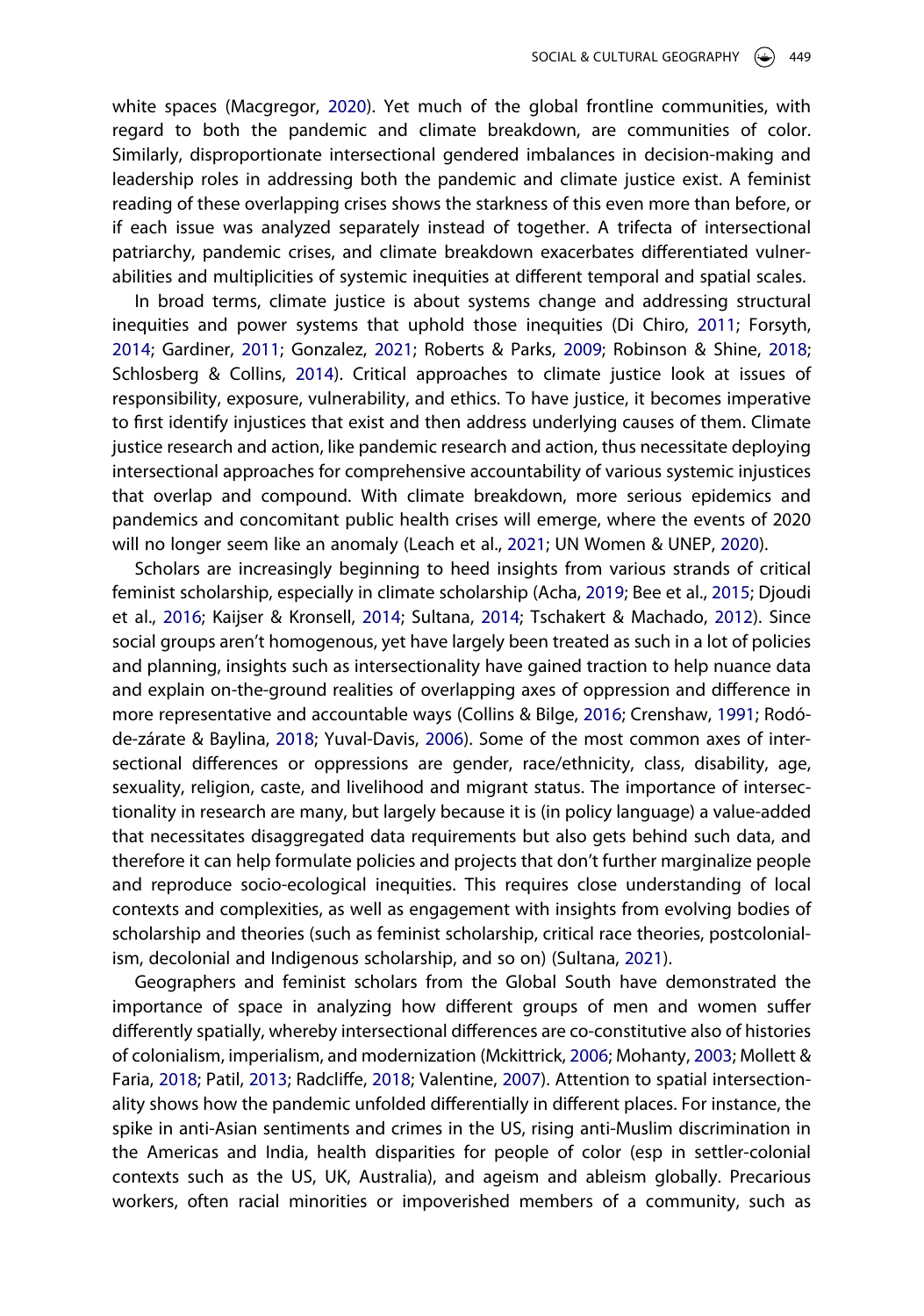450  $\left(\bigcirc\right)$  F. SULTANA

<span id="page-4-6"></span><span id="page-4-5"></span><span id="page-4-4"></span><span id="page-4-3"></span>those in domestic service, migrant laborers, farmworkers, food preparers, were particularly hard hit when businesses shut down or they were pushed out of their jobs (Swan, [2020\)](#page-13-9), or were forced to continue to work under risky circumstances (Teixeira, [2020](#page-13-10)). Many precarious labor force workers were unable to send remittances to their families overseas or were forced to leave their countries of employment; ethnic minorities and migrants have faced greater exposures from crowded living arrangements, lack of healthcare access, stigmatization and exclusion based on race, ethnicity, and migrant status (International Organisation on Migration (IOM), [2020\)](#page-11-9). Urgent attention to the impact of COVID-19 on those with multiple intersectional burdens and the spatial inequities in deathscapes globally have thus been called for by geographers (Ho & Maddrell, [2021](#page-11-10)). Differential burdens, risks, exposures, and death rates exist between and within countries, especially among ethnic minorities, refugees, displaced peoples, and those facing contextual structural racisms and barriers. Racialized minorities and immigrants in the US faced greater exposure and risk, where Black communities reported higher morbidities and mortalities (Eaves & Al-Hindi, [2020](#page-11-11)). In contrast, wealthier people spread COVID-19 with travel across the globe and abilities to lockdown and escape (also through travel if necessary), heightening the disparities across class lines, where COVID-19 has been called the 'rich man's disease' (Bengali et al., [2020](#page-10-5)). Wealthier people generally fared better in the pandemic with abilities to get away on private jets, more secluded spacious homes, and better access to fiscal and health resources (BBC, [2020](#page-10-6)).

<span id="page-4-2"></span><span id="page-4-1"></span><span id="page-4-0"></span>As such, an intersectional lens allows for better understanding of the complex power structures and lived experiences of those who are coping with and having to adapt to both the pandemic and climate change. It helps explain some root causes of inequities, oppressions, and power structures that interplay to create variegated vulnerabilities, risks, and adaptive capacities in any context. It visibilizes the contours of climate injustices in places and across scales and illuminates the concurrent overlapping crises. Such attention also allows for better understandings of the embodied lived experiences of climate impacts, thereby humanizing climate change that is still largely approached in technomanagerialist and scientific ways. Similar analyses can be applied to how the pandemic travelled and continues to destroy lives and livelihoods of differentiated members of communities. Limits to abilities to cope and adapt at individual and household levels occur globally, but are made more difficult for marginalized and oppressed groups. Differences in decision-making opportunities and bargaining power within the household and community, access to knowledge and resources, and asset bases thus compound various vulnerabilities that are intersectionally experienced individually or communally, but are structurally and systemically produced and reinforced.

<span id="page-4-7"></span>Lack of intersectionality analyses and resolution can result in more problematic outcomes and reductive conclusions to be made at this current conjuncture. With the rise of research on climate adaptation, resilience, and loss & damage internationally, it becomes more urgent for researchers to reclaim the possibilities of doing accountable and transformational research that is justice-oriented, with careful and thoughtful intersectional approaches. This is neither easy nor is there a consensus, but difficult conversations need to occur more rigorously, hopefully without reproducing neither victimizations nor damage narratives, or what is euphemistically called poverty porn (Tuck, [2009](#page-13-11); Wilson, [2010\)](#page-14-2). The same can be said of the pandemic scenario that continues to unravel and evolve.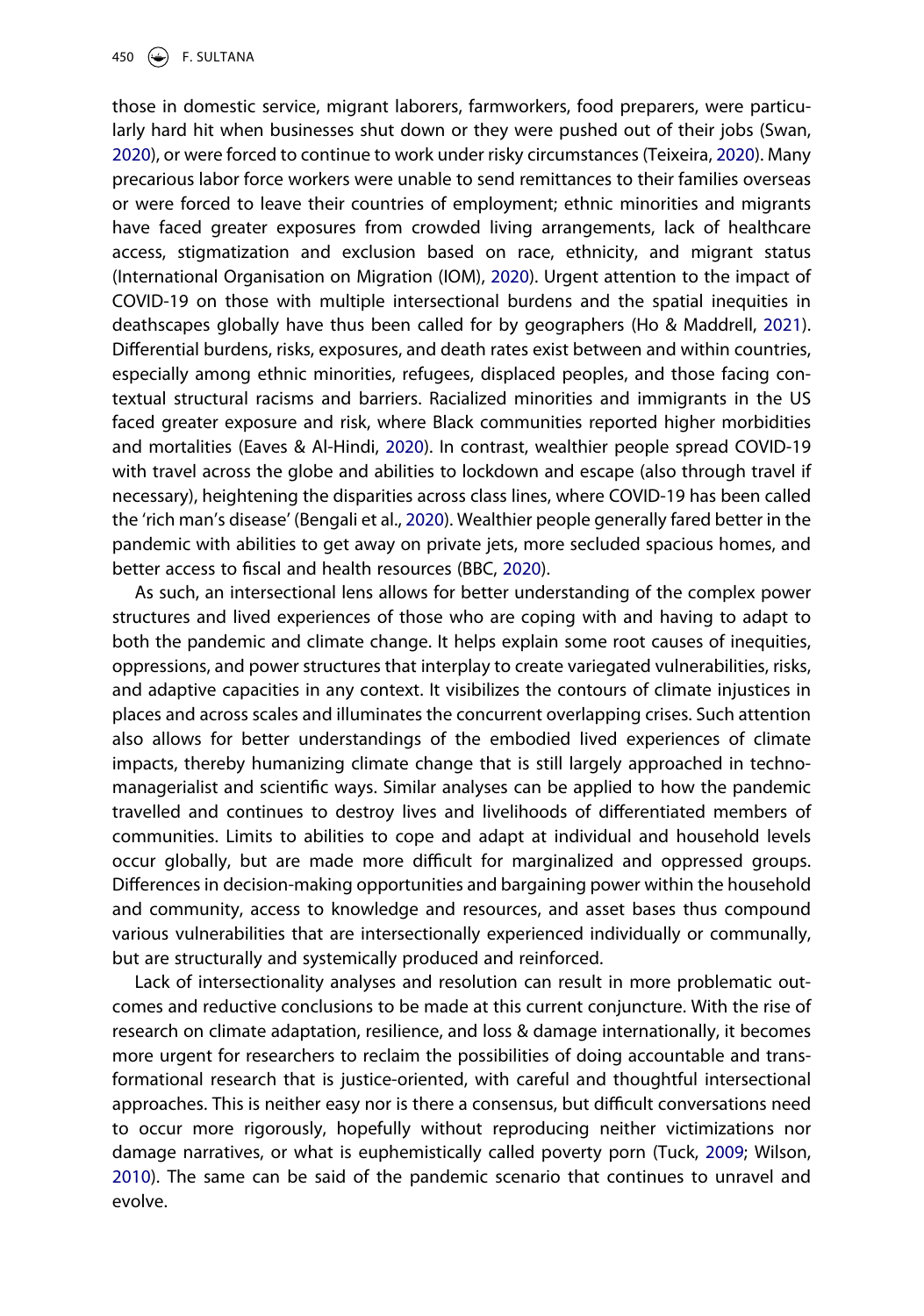But all intersectional research has to be locally grounded and account for local axes of oppression, exploitation, and marginalization. Thus, it has to be contextual. What makes sense in one context may not in another. Gender power relations and gender inequities have been a key entry points for undertaking intersectional research in international policy-making and academic scholarship for some time. However, gender is not static, it is relational and consists of various power relations that are contextual. Gender doesn't sit in isolation from other axes of power relations, but is co-constitutive of the relevant axes of privileges and oppression, such as class and race/ethnicity. This does not mean pursuing an endless set of variabilities of social categories, but of the main axes of oppression and social vulnerabilities and marginalizations that are relevant in each context, to address wider patriarchal power relations. As a result, considerable writing exists on the differential impacts of climate and the pandemic on women in different social and geographical locations.

<span id="page-5-4"></span><span id="page-5-3"></span><span id="page-5-2"></span>However, the pandemic exposed and exaggerated fault lines between different groups of women, while showcasing instances of solidarity. There have been renewed privileges based on class and whiteness, and heightened marginalizations for others, whereby socially reproductive labor burdens on migrant women and working-class women allowed for greater 'success' for others based on whiteness and class (Gilbert et al., [2020;](#page-11-12) Staniscuaski et al., [2020\)](#page-13-12). The pandemic thereby played out in relation to renewed privileging and contestations of particular forms of motherhood and parenting in lockdown. Nonetheless, there was reduced access to preventative and reproductive healthcare for women across the board, amplifying gender-blindness in the pandemic response (Connor et al., [2020\)](#page-10-7). There have been exacerbation of discrimination and gender-based violence against against women who are ethnic minorities, domestic workers, migrants, sex worker, and members of the LGBTQ populations across the global South. Heightened vulnerabilities, a crisis of social reproduction, and disparities posed challenges to transnational feminist solidarities in the global South with the pandemic (Al-Ali, [2020](#page-10-8)). However, instances of solidarities, mutual aid, and caregiving activities have simultaneously been fostered by feminist organizations across and between countries to address these rising challenges: country-specific efforts such as 'Federation of Muslim Women's Associations' in Nigeria, 'Coordinadora Feminista 8 M' in Chile, 'She is a Revolution' in Iraq, as well as global efforts by existing feminist initiatives such as 'Association for Women in Development (AWID)' (Al-Ali, [2020\)](#page-10-8).

<span id="page-5-0"></span>In addition to gender, class is a key social marker that is co-constitutive of gender, which is why much of climate research expounds on differences of climate change impacts across rich and poor groups and the intersectionalities of gender and class in capitalist oppression; same approach exists with public health research on pandemics and disease burdens or health outcomes. In many contexts, race or ethnicity become important intersectional differences to heed, e.g., racialized and Indigenous communities are positioned marginally compared to settlers or dominant groups, but each community also has its own gender and class dynamics internally and in relation to other groups externally. Similarly, attention is drawn to issues of ability, sexuality, age, nationality, migrant status and other axes of difference and oppression that influence social power relations (Berkhout & Richardson, [2020\)](#page-10-9).

<span id="page-5-1"></span>Thus, household level, community level, and wider scalar analyses become important to explain wide-ranging challenges and power dynamics that exist locally. There are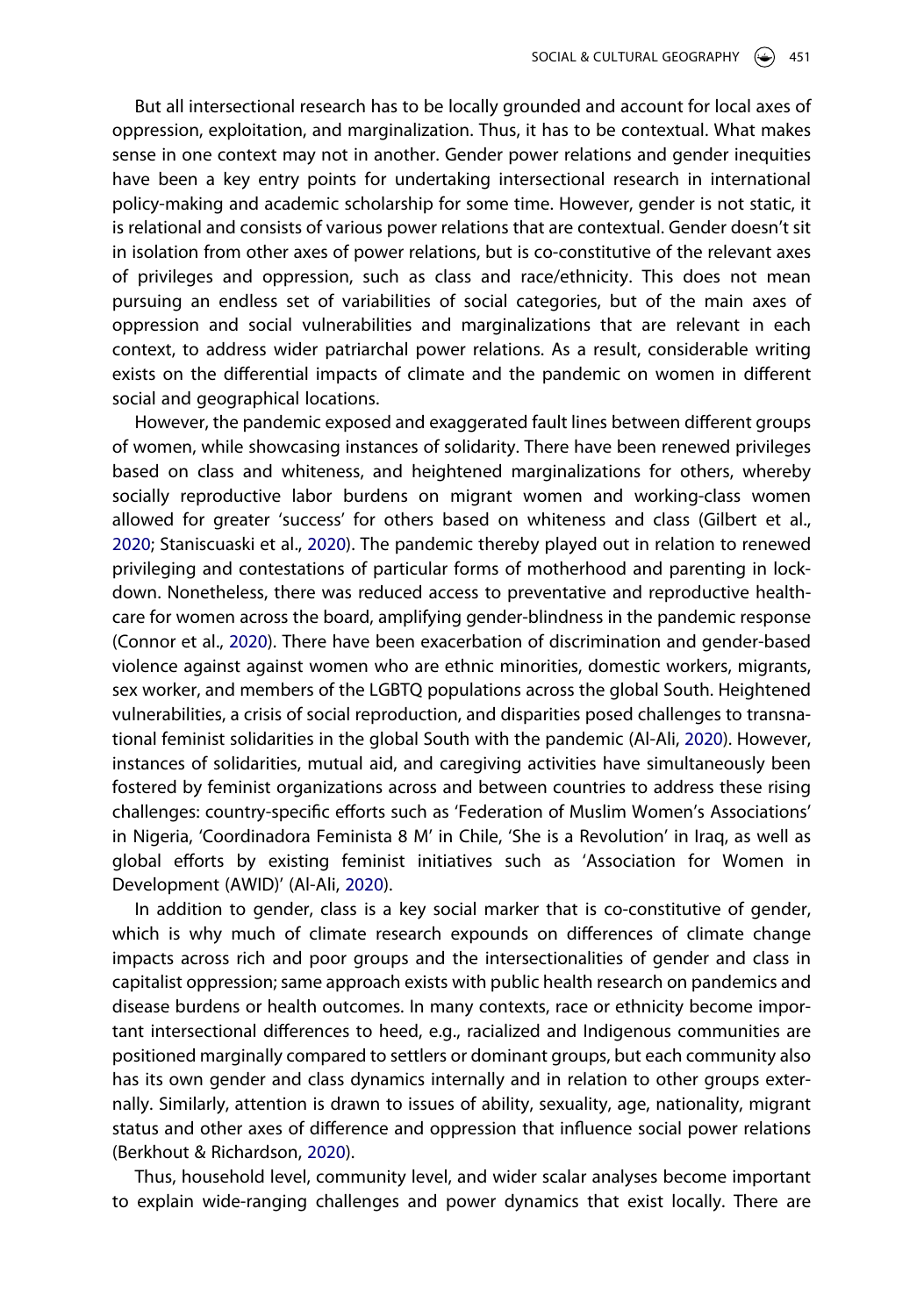overlaps and interplays that exist and need attention. Such attention needs to also be extended to historical and spatial analyses to understand not just various systemic barriers but geopolitical factors involved. This is because legacies of colonialism, imperialism, and ongoing colonialities reproduce various layers of oppression across space and scales, and these are important in intersectional research, especially when considering overlapping crises that involve uncertainties and multiple forms of vulnerabilities, such as that from climate change and the COVID-19 pandemic. Gendered inequities worsen differentiated vulnerabilities, which have only been exacerbated with the COVID-19 pandemic, creating uneven burdens in productive and reproductive labor responsibilities and roles. This is particularly so for the billions around the world who are marginalized and impoverished from histories of colonialism, capitalism, and development.

Paying attention to intersectionality fosters attention to differences in vulnerability, resilience, coping, and adaptation strategies and abilities in the context of simultaneous climate breakdown and the pandemic. However, just identifying points of difference and exclusions are just the starting point, *not* the end point. The goal is to expand local agency and voice so that marginalized people are heeded and heard in the corridors of power, for greater equity and justice on the ground, and for structural change. This includes working with local leaders, groups, organizations and institutions, while also paying attention to local power dynamics to see who is excluded or left out.

<span id="page-6-2"></span>An example here lays bare the differences between policy advice and lived realities. Water stress and water insecurity compound gendered inequities where women and girls are responsible for household water provision daily in much of the developing world. This can occur during droughts (which are increasing with climate breakdown) but also during floods and storms (which are also worsening with climate breakdown); and this water insecurity occurs for a range of reasons, such as potable water sources becoming precarious, or few and far between, or expensive to access, or socially challenging to access for different reasons, or institutional barriers being in place (Sultana & Loftus, [2020\)](#page-13-13). The pandemic crisis was compounded not only from the lack of ability to socially distance in small homes or the rising poverty due to inability to earn an income as economies struggle in a pandemic, but from another aspect, which is the need for water: instructions for frequent hand-washing and hygiene practice during COVID-19 meant greater burden of providing for water in the home and ensuring sanitation opportunities (Loftus & Sultana, [2020;](#page-12-15) Ray, [2020\)](#page-12-16). When there is no household-level water connection or easy source of reliable water, which is the case in impoverished communities across the world, poorer women and girls spent considerable amounts of time and labor fetching water for their families during the pandemic, which was challenging with many publicly accessible sources not being viable, malfunctioning, shut down, or simply inaccessible because of the pandemic. However, it is not all women and girls, since this varies by class and race, but can also include men and boys who participate in domestic water provision. The inability to fulfill such gendered domestic responsibilities has led to greater incidences of gender-based and domestic violence, as well as entire households becoming unable to address the pandemic successfully, and thus reinforcing their vulnerabilities and also exacerbating public health crises. Thus, in the pandemic, we were actually not all in this together equally (Loftus & Sultana, [2020\)](#page-12-15).

<span id="page-6-1"></span><span id="page-6-0"></span>Emerging scholarship and statistics on the pandemic globally have shown how gendered caregiving roles and household responsibilities amplified with the onset of the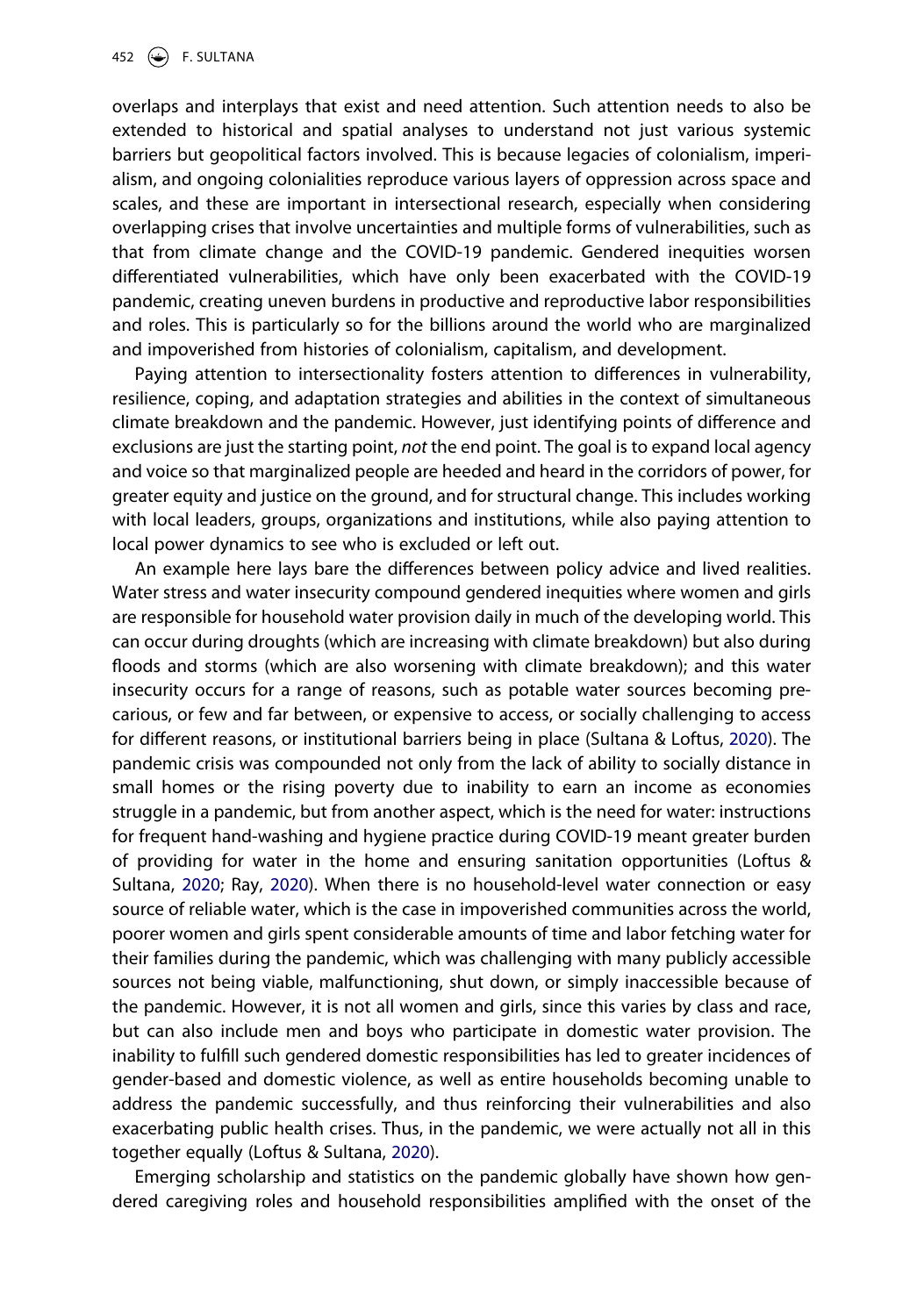<span id="page-7-6"></span><span id="page-7-3"></span><span id="page-7-2"></span>pandemic (Ryan & El Ayadi, [2020](#page-12-17)). Impacts were also felt in the workplace with loss of jobs and economic wellbeing of entire families and communities, as the pandemic lockdowns and shutdowns caused a global economic slowdown (Dang & Viet Nguyen, [2021](#page-10-10)). Disposability of precarious workforce, often occupied by women and gender minorities, meant increasing vulnerability to pandemic shocks and increasing household economic insecurity. Similarly, inabilities to pay back microfinance loans due to pandemic economy impacted vast numbers of women in the developing world, compounding poverty (Brickell et al., [2020\)](#page-10-11). At the same time, gendered impacts of climate-fueled disasters and post-disaster recovery (or lack thereof) demonstrated increased job losses for men and women, but with increased distress sale of women's assets (such jewelry), greater incidences of gender-based violence, and unequal gendered health-related burdens, food and water insecurity, and overall compounding impoverishment (UN Women & UNEP, [2020\)](#page-13-4). The United Nations called this rise in gender-based violence and spike in sex trafficking of women and girls during the pandemic a 'shadow pandemic' (UN Women, [2020\)](#page-13-14). COVID-19 is expected to have more enduring impacts on women compared to men into the future, since in general, women tend to hold fewer political positions of power or decision-making control over policies, processes, and finances that impact their lives (Azcona et al., [2020\)](#page-10-12). The authors of this report argue 'by 2021 around 435 million women and girls will be living on less than 1.90 USD a day, including 47 million pushed into poverty as a result of COVID-19.' The national debt of many impoverished countries increased with economic downturn due to COVID-19, resulting in greater threats to gender justice due to austerity measures (which compounded livelihood precarity and abilities to exercise rights) (Fresnillo Sallan, [2020\)](#page-11-13). This was worsened with the climate crises simultaneously occurring in these countries.

<span id="page-7-7"></span><span id="page-7-5"></span><span id="page-7-1"></span>What all this demonstrates is that heeding intersectional gendered implications of climate change and the ongoing pandemic are particularly important as patriarchal norms, inequities, and inequalities often place women and men in differentiated positions in their abilities to respond to and cope with dramatic changes in socioecological relations and dispossessions, as well as foregrounds the complex ways in which social power relations operate in communal responses to any strategies deployed. For instance, as greater climate-exacerbated storms, hurricanes/cyclones, heat stress, wildfires, and flood continue to ravage large parts of the world, sufferings have been compounded with the pandemic due to uneven landscapes of assistance, support, relief, and rehabilitation (Dankelman & Naidu, [2020](#page-11-14)). Erratic heat waves, wildfires, irregular rainfall patterns, and frequent stronger storms are part and parcel of climate breakdown, which will worsen over time. With rising seas, greater tropical storms, sea surges, and salinity encroachments into aquifers and surface waters, more rural migrants are being driven to cities in the developing world, as well as more cross-border climate migrants and refugees. As economic recessions and lockdowns have ripple effects, greater stressors are placed on families. All these compound existing patriarchal, classed, and racialized violences and injustices.

<span id="page-7-4"></span><span id="page-7-0"></span>At the same time, the overlapping crises demonstrated variegated coping strategies as well as alterations in how people perceive their roles in their democracies and enact their citizenship rights. State failures or inabilities to provide relief, sufficient social safety net protections, or adequate healthcare have further weakened societies across the global South (Ali et al., [2021](#page-10-13); Jankó, [2020\)](#page-12-18). Critical and nuanced analyses of these issues open up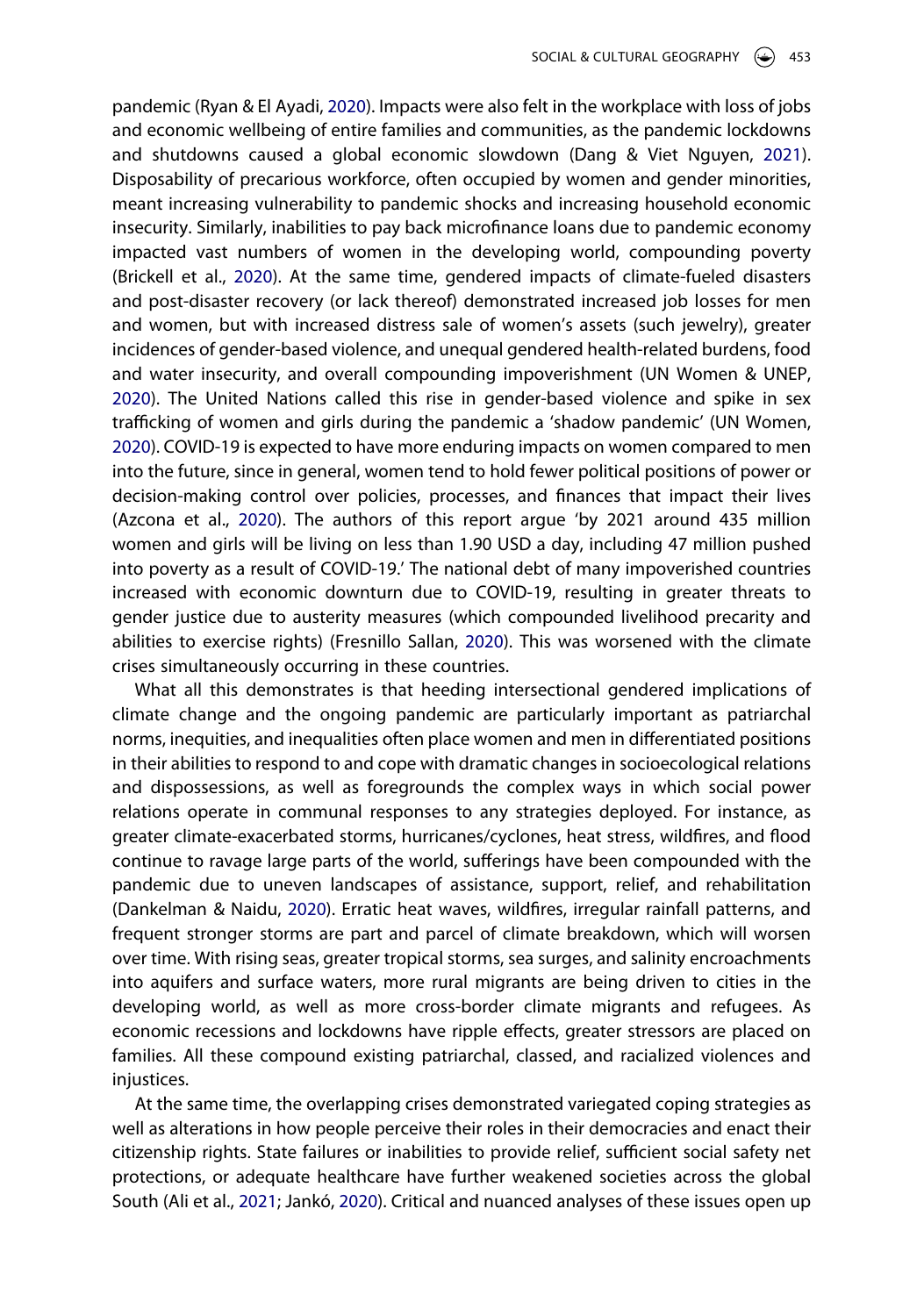opportunities to address barriers and thereby encourage equitable changes. While the COVID-19 pandemic shifted priorities for many institutions, governments, and decisionmakers, existing realities of those facing the double whammy of climate breakdown and COVID-19 pandemic showcases how the contours of suffering are both reinforced and created anew. This should bring into greater question the underlying capitalist ideologies of endless growth and ecological exploitation on a finite planet.

What all these demonstrate is that close understanding of local dynamics and power structures is vital, as well as understanding the broader political economies and political ecologies of overlapping crises. Climate change has exacerbated unequal intersectional power relations of gender, class, and other axes significantly in the developing world, but also in the industrialized world (especially in racialized communities and Indigenous communities). Similarly, the pandemic intensified intersectional sufferings and burdens concomitantly. This is why international, interdisciplinary, and intersectional research enriches our overall understanding and abilities to act across sites and scales.

<span id="page-8-0"></span>While climate change amplifies, exacerbates, and creates new forms of interconnected injustices and stresses, adaptation and planning processes to tackle climate breakdown in different locations can also exacerbate climate injustices if not undertaken carefully and critically (Eriksen et al., [2021](#page-11-15); Sultana, [2018\)](#page-13-15). Climate change is not a single-topic issue but is a stress multiplier. No community is homogeneous, no class group is homogeneous, since contextual intersectional differences are important to understand. Simultaneously, the COVID-19 pandemic only created more layers of burdens and additional individual and systemic vulnerabilities, thereby compounding sufferings spatially, temporally, and intergenerationally, foregrounding how marginalized groups are rendered more vulnerable, treated differently, and why a critical social justice lens is important. The contours of these burdens become more visible when critical intersectional analyses are undertaken.

At the current conjuncture of overlapping existential crises, undertaking intersectional research ethically becomes important, especially by human/social geographers and other critical social scientists. This can be informed by insights from feminist, Indigenous, decolonial, and critical race scholarships, among others. Feminist methodological insights of situated knowledge, positionality, critical self-reflexivity, inter-subjectivity, ethics of care, accountability, reciprocity, inclusivity, co-producing knowledge, relationality, and critical praxis are important in undertaking intersectional work that has the potential to be meaningful, ethical, and useful to people on the ground (Johnson et al., [2020](#page-12-19); Mollett & Faria, [2018](#page-12-12); Sultana, [2007](#page-13-16); Swarr & Nagar, [2010\)](#page-13-17). To work towards emancipatory changes, one must engage with various structures, institutions, and communities in ethical yet critical ways. This also means working interdisciplinarily and transdisciplinarily, recognizing that expertise exists beyond the ivory tower in the lived experiences and wisdom in frontline communities (however they are defined in context).

<span id="page-8-2"></span><span id="page-8-1"></span>In conclusion, radical intersectionality approaches go beyond just analyses and explanation, but in exploring opportunities for building solidarities, agency, and collectivities against systemic inequities and oppression. It offers possibilities to explore strategies of resistances and emancipatory transformations. It also allows for better policy-making and project planning for reducing climate-related and pandemic-related vulnerabilities and crises, for encouraging long-term commitments to address structural, societal, and institutional barriers, and for enacting ways to reduce inequities while fostering relationships of mutuality, aid, solidarity, care, and respect. Research that is intersectional can thus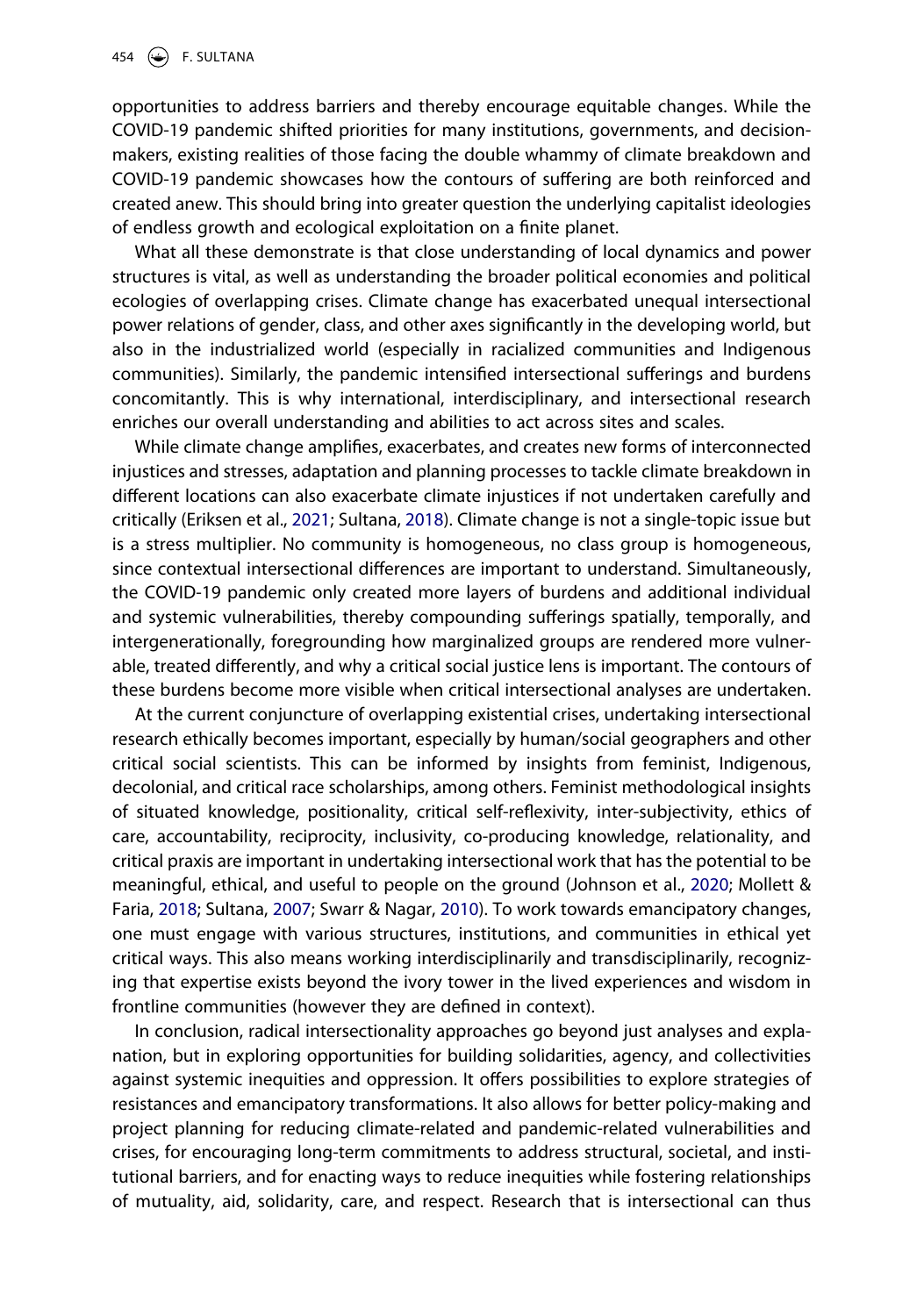provide ways to begin to address institutional and structural challenges that compound impacts of climate change and the COVID-19 pandemic across scales and locations. Feminist politics that prioritizes intersectional inclusion, political leverage, and accountability can create more gender-responsive responses for COVID-19 and climate change (Dankelman & Naidu, [2020](#page-11-14)). These scholars argue that 'feminist responses to COVID-19 as well as to the global climate crisis call for fundamental system changes, with a need for feminist, just, and green approaches at the heart of all post-COVID developments' (Dankelman & Naidu, [2020:](#page-11-14) 450).

<span id="page-9-3"></span><span id="page-9-2"></span>Critical and conceptual reassessment of intersectionality through gender-just approaches, and the processual, discursive, and material intersections of climate and COVID-19 pandemic, are thus necessary. There are no easy solutions or quick fixes, but an imperative to investigate, expose, and understand various interconnected injustices, especially in marginalized spaces, so that more equitable outcomes can be configured and pursued. There is increased rhetoric of 'building back better' or 'the great reset' for a post-pandemic era of climate change that are contextually being defined by different countries, yet questions remain exactly what this means, who is deciding, for whom is this for, in what ways, where, and why. Post-pandemic recovery may not account sufficiently for gender-sensitive or gender-just responses unless it is specifically made so. Many activists and scholars have called for moving away from fossil-fuel-based recovery not just to slow down climate breakdown, but for better post-pandemic fiscal recovery that includes climate financing that is gender-accountable (Hepburn et al., [2020](#page-11-16)). Some recent examples put forth by activists are the Feminist Green New Deal in the USA (Daniel & Dolan, [2020\)](#page-11-17) and Feminist Fossil Free Future in the Asia-Pacific (Godden et al., [2020\)](#page-11-18). Such endeavors would require multi-scalar, gender-disaggregated data collection, greater monitoring, accountability, adequate capacities, and budgetary resources allocated for intersectional analyses and thus responsiveness and redress where necessary. Such approaches allow for avoiding generalizations and homogenizations of communities, but focus on power relations in processes and across scales, whose voice counts and how, and systemic approaches that foster the importance of recognizing radical intersectionality in these overlapping crises. Addressing rapidly compounding injustices with gender-just planning for post-pandemic recovery that includes climate justice offers pathways forward that are more just and sustainable. Thus, greater feminist attention to the interactions of these co-produced but uneven processes of dispossessions and crises remain critically necessary.

### **Notes**

- <span id="page-9-0"></span>1. The WHO maintains a regular tracker of national COVID-19 statistics at [https://covid19.who.](https://covid19.who.int/) [int/](https://covid19.who.int/)
- <span id="page-9-1"></span>2. I draw insights from my own research and lived experience in South Asia to think through these connections as well as existing scholarship. My perspective is informed by my being both an academic researcher who works on nature-society dialectics intersectionally and internationally, as a feminist geographer, political ecologist, and development geographer, and as someone with lived experience and close family ties in the developing world where climate injustices and climate breakdown have been long-standing crises for many decades, and the pandemic rages unabatedly concomitantly. The pandemic will likely continue well into the future due vaccine apartheid, inadequate healthcare, and impoverishment, while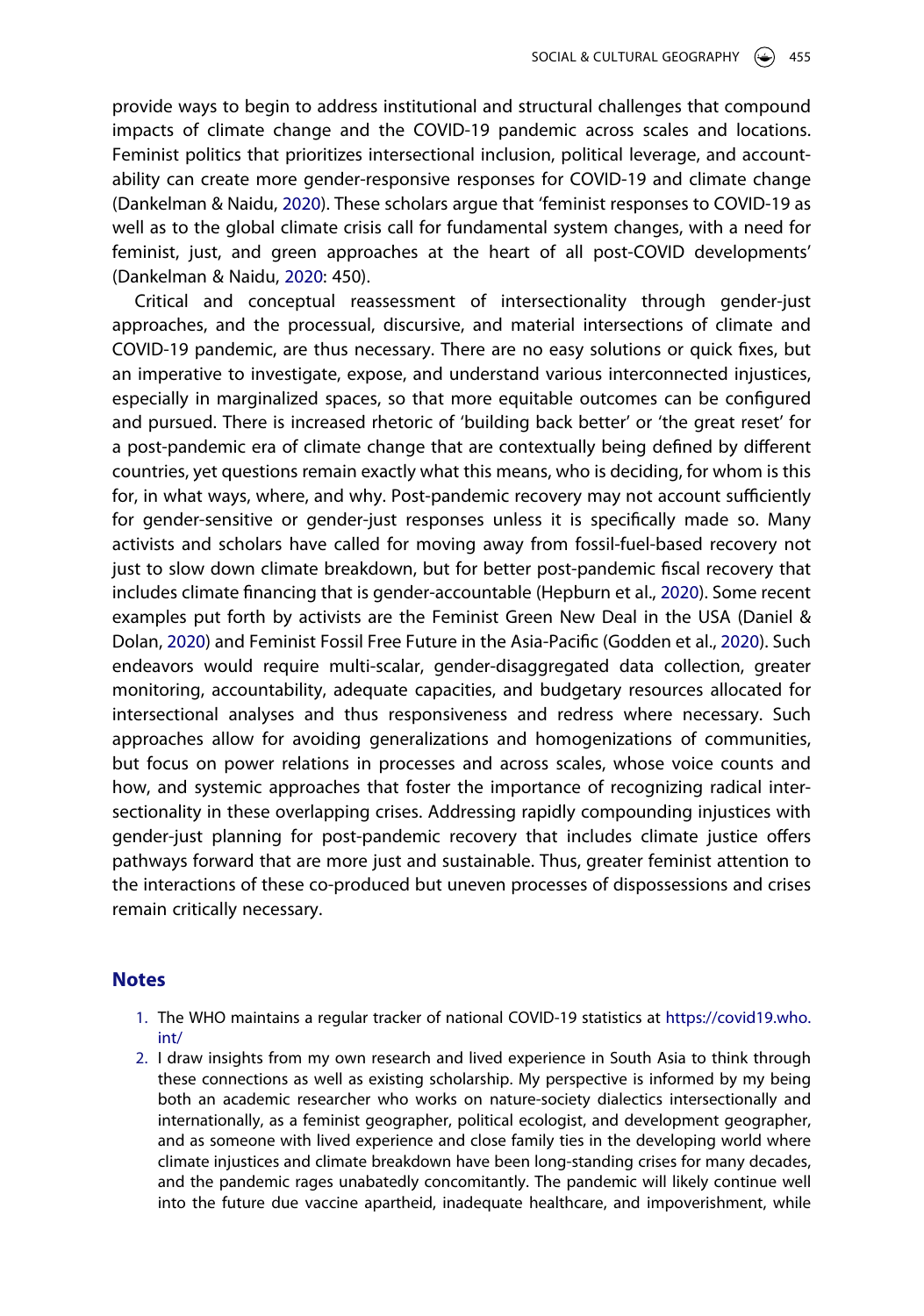climate breakdown worsens over time.

## **Acknowledgments**

I am grateful to the American Association of Geographers for the 2019 Glenda Laws Award, which recognizes "outstanding contributions to geographic research on social issues" and this paper is written to honor scholars like Glenda Laws. I thank David Bissell and anonymous peer reviewers of *Social and Cultural Geography* for constructive and generous feedback that helped in revising the paper. An earlier version of the paper was presented as an invited keynote lecture at the New Zealand Geographical Society's annual conference in November 2020. All errors remain mine.

## **Disclosure statement**

No potential conflict of interest was reported by the author(s).

## **References**

- <span id="page-10-1"></span>Acha, M. R. ([2019](#page-3-0)). Climate justice must be anti-patriarchal, or it will not be systemic. In -K.- K. Bhavnani (Ed.), *Climate futures: Re-imagining global climate justice* (pp. 246–252). Zed Books.
- <span id="page-10-8"></span>Al-Ali, N. ([2020](#page-5-0)). Covid-19 and feminism in the global south: Challenges, initiatives and dilemmas. *European Journal of Women's Studies*, *27*(4), 333–347. <https://doi.org/10.1177/1350506820943617>
- <span id="page-10-13"></span>Ali, T. O., Hassan, M., & Hossain, N. ([2021](#page-7-0)). The moral and political economy of the pandemic in Bangladesh: Weak states and strong societies during Covid-19. *World Development*, *137*, 105216. <https://doi.org/10.1016/j.worlddev.2020.105216>
- <span id="page-10-12"></span>Azcona, G., Bhatt, A., Encarnacion, J., Plazaola-Castaño, J., Seck, P., Staab, S., & Turquet, L. [\(2020\)](#page-7-1). *From Insights to Action: Gender Equality in the Wake of COVID-19*. United Nations Women. [https://](https://doi.org/10.18356/f837e09b-en) [doi.org/10.18356/f837e09b-en](https://doi.org/10.18356/f837e09b-en)
- <span id="page-10-6"></span>BBC. [\(2020,](#page-4-0) September 10). Coronavirus: BBC poll suggests stark divide between rich and poor countries. *BBC News*. <https://www.bbc.com/news/world-54106474>
- <span id="page-10-2"></span>Bee, B. A., Rice, J., & Trauger, A. [\(2015\)](#page-3-0). a feminist approach to climate change governance: Everyday and intimate politics. *Geography Compass*, *9*(6), 339–350. <https://doi.org/10.1111/gec3.12218>
- <span id="page-10-5"></span>Bengali, S., Linthicum, K., & Kim, V. ([2020](#page-4-1)). How the coronavirus began as a disease of the rich. *Los Angeles Times*. [https://www.latimes.com/world-nation/story/2020-05-08/how-the-coronavirus](https://www.latimes.com/world-nation/story/2020-05-08/how-the-coronavirus-began-as-a-disease-of-the-rich)[began-as-a-disease-of-the-rich](https://www.latimes.com/world-nation/story/2020-05-08/how-the-coronavirus-began-as-a-disease-of-the-rich)
- <span id="page-10-9"></span>Berkhout, S. G., & Richardson, L. ([2020](#page-5-1)). Identity, politics, and the pandemic: Why is COVID-19 a disaster for feminism(s)? *History and Philosophy of the Life Sciences*, *42*(4), 49. [https://doi.org/](https://doi.org/10.1007/s40656-020-00346-7) [10.1007/s40656-020-00346-7](https://doi.org/10.1007/s40656-020-00346-7)
- <span id="page-10-11"></span>Brickell, K., Picchioni, F., Natarajan, N., Guermond, V., Parsons, L., Zanello, G., & Bateman, M. [\(2020\)](#page-7-2). Compounding crises of social reproduction: Microfinance, over-indebtedness and the COVID-19 pandemic. *World Development*, *136*, 105087. <https://doi.org/10.1016/j.worlddev.2020.105087>
- <span id="page-10-0"></span>Cantellano, P. E. ([2020](#page-2-0)), COVID-19 and the Climate Agenda. *UN Chronicle*. [https://www.un.org/en/](https://www.un.org/en/un-chronicle/2020-covid-19-and-climate-agenda) [un-chronicle/2020-covid-19-and-climate-agenda](https://www.un.org/en/un-chronicle/2020-covid-19-and-climate-agenda)
- <span id="page-10-3"></span>Collins, P. H., & Bilge, S. [\(2016\)](#page-3-1). *What is intersectionality?* Polity Press.
- <span id="page-10-7"></span>Connor, J., Madhavan, S., Mokashi, M., Amanuel, H., Johnson, N. R., Pace, L. E., & Bartz, D. [\(2020\)](#page-5-2). Health risks and outcomes that disproportionately affect women during the Covid-19 pandemic: A review. *Social Science & Medicine*, *266*, 113364. [https://doi.org/10.1016/j.socscimed.](https://doi.org/10.1016/j.socscimed.2020.113364) [2020.113364](https://doi.org/10.1016/j.socscimed.2020.113364)
- <span id="page-10-4"></span>Crenshaw, K. ([1991](#page-3-1)). Mapping the margins: Intersectionality, identity politics, and violence against women of color. *Stanford Law Review*, *43*(6), 1241–1299. <https://doi.org/10.2307/1229039>
- <span id="page-10-10"></span>Dang, H. A. H., & Viet Nguyen, C. ([2021](#page-7-3)). Gender inequality during the COVID-19 pandemic: Income, expenditure, savings, and job loss. *World Development*, *140*, 105296. [https://doi.org/10.1016/j.](https://doi.org/10.1016/j.worlddev.2020.105296) [worlddev.2020.105296](https://doi.org/10.1016/j.worlddev.2020.105296)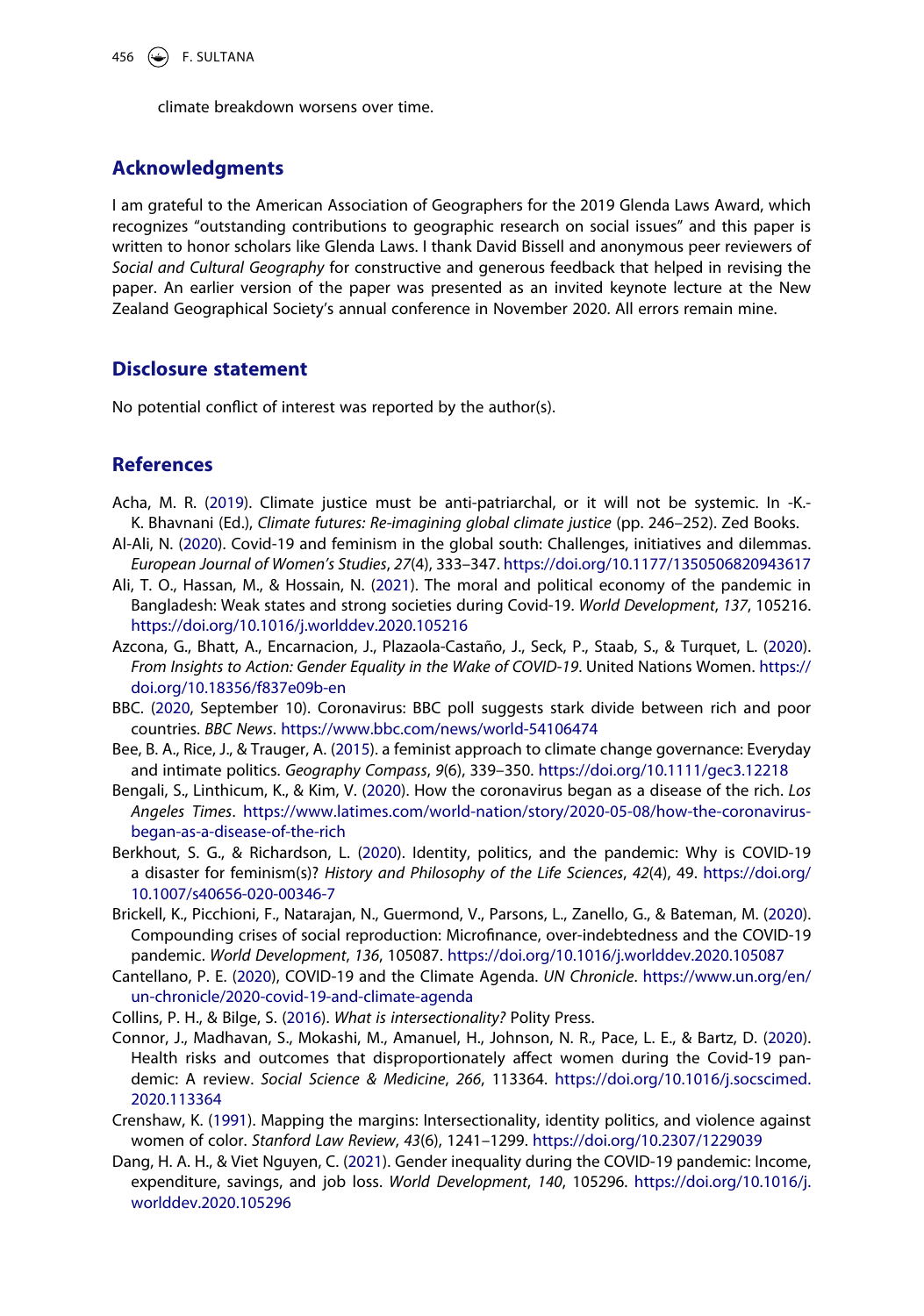- <span id="page-11-17"></span>Daniel, T., & Dolan, M. ([2020](#page-9-2)). Intersectionality and collective action: Visioning a feminist green new deal in the US. *Gender and Development*, *28*(3), 515–533. [https://doi.org/10.1080/13552074.2020.](https://doi.org/10.1080/13552074.2020.1843829) [1843829](https://doi.org/10.1080/13552074.2020.1843829)
- <span id="page-11-14"></span>Dankelman, I., & Naidu, K. ([2020](#page-7-4)). Introduction: Gender, development, and the climate crisis. *Gender and Development*, *28*(3), 447–457. <https://doi.org/10.1080/13552074.2020.1843830>
- <span id="page-11-4"></span>Di Chiro, G. [\(2011\)](#page-3-2). Acting globally: Cultivating a thousand community solutions for climate justice. *Development*, *54*(2), 232–236. <https://doi.org/10.1057/dev.2011.5>
- <span id="page-11-8"></span>Djoudi, H., Locatelli, B., Vaast, C., Asher, K., Brockhaus, M., & Basnett Sijapati, B. ([2016](#page-3-3)). Beyond dichotomies: Gender and intersecting inequalities in climate change studies. *Ambio*, *45*(S3), 248–262. <https://doi.org/10.1007/s13280-016-0825-2>
- <span id="page-11-11"></span>Eaves, L. T., & Al-Hindi, K. F. ([2020](#page-4-2)). Intersectional geographies and COVID-19. *Dialogues in Human Geography*, *10*(2), 132–136. <https://doi.org/10.1177/2043820620935247>
- <span id="page-11-15"></span>Eriksen, S., Schipper, E. L. F., Scoville-Simonds, M., Vincent, K., Adam, H. N., Brooks, N., Harding, B., Khatri, D., Lenaerts, L., Liverman, D., Mills-Novoa, M., Mosberg, M., Movik, S., Muok, B., Nightingale, A., Ojha, H., Sygna, L., Taylor, M., Vogel, C., & West, J. J. ([2021](#page-8-0)). Adaptation interventions and their effect on vulnerability in developing countries: Help, hindrance or irrelevance? *World Development*, *141*, 105383. <https://doi.org/10.1016/j.worlddev.2020.105383>
- <span id="page-11-0"></span>Fernando, J. L. [\(2020\)](#page-2-1). From the Virocene to the Lovecene epoch: Multispecies justice as critical praxis for Virocene disruptions and vulnerabilities. *Journal of Political Ecology*, *27*(1), 685–731. <https://doi.org/10.2458/v27i1.23816>
- <span id="page-11-1"></span>Forster, P. M., Forster, H. I., Evans, M. J., Gidden, M. J., Jones, C. D., Keller, C. A., Lamboll, R. D., Quéré, C. L., Rogelj, J., Rosen, D., Schleussner, C.-F., Richardson, T. B., Smith, C. J., & Turnock, S. T. ([2020](#page-2-1)). Current and future global climate impacts resulting from COVID-19. *Nature Climate Change*, *10*(10), 913–919. <https://doi.org/10.1038/s41558-020-0883-0>
- <span id="page-11-5"></span>Forsyth, T. ([2014](#page-3-2)). Climate justice is not just ice. *Geoforum*, *54*, 230–232. [https://doi.org/10.1016/j.](https://doi.org/10.1016/j.geoforum.2012.12.008) [geoforum.2012.12.008](https://doi.org/10.1016/j.geoforum.2012.12.008)
- <span id="page-11-13"></span>Fresnillo Sallan, I. [\(2020\)](#page-7-5). Debt and climate: Entangled emergencies derailing women's rights and gender justice. *Gender and Development*, *28*(3), 499–513. [https://doi.org/10.1080/13552074.2020.](https://doi.org/10.1080/13552074.2020.1838168) [1838168](https://doi.org/10.1080/13552074.2020.1838168)
- <span id="page-11-2"></span>Fuentes, A. [\(2020\)](#page-2-1). A (Bio)anthropological view of the COVID-19 Era midstream: Beyond the infection. *Anthropology Now*, *12*(1), 24–32. <https://doi.org/10.1080/19428200.2020.1760635>
- <span id="page-11-6"></span>Gardiner, S. M. [\(2011\)](#page-3-4). Climate justice. In John S. Dryzek, Richard B. Norgaard, and David Schlosberg (Eds.), In *The Oxford Handbook of climate change and society*. Oxford University Press. [https://doi.](https://doi.org/10.1093/oxfordhb/9780199566600.003.0021) [org/10.1093/oxfordhb/9780199566600.003.0021](https://doi.org/10.1093/oxfordhb/9780199566600.003.0021)
- <span id="page-11-12"></span>Gilbert, L. K., Strine, T. W., Szucs, L. E., Crawford, T. N., Parks, S. E., Barradas, D. T., Njai, R., & Ko, J. Y. ([2020](#page-5-3)). Racial and ethnic differences in parental attitudes and concerns about school reopening during the COVID-19 pandemic – United States, July 2020. *MMWR*, *69*(49), 1848–1852. [https://doi.](https://doi.org/10.15585/mmwr.mm6949a2) [org/10.15585/mmwr.mm6949a2](https://doi.org/10.15585/mmwr.mm6949a2)
- <span id="page-11-18"></span>Godden, N. J., Macnish, P., Chakma, T., & Naidu, K. [\(2020\)](#page-9-2). Feminist participatory action research as a tool for climate justice. *Gender and Development*, *28*(3), 593–615. [https://doi.org/10.1080/](https://doi.org/10.1080/13552074.2020.1842040) [13552074.2020.1842040](https://doi.org/10.1080/13552074.2020.1842040)
- <span id="page-11-7"></span>Gonzalez, C. [\(2021\)](#page-3-4). Racial capitalism, climate justice, and climate displacement. Oñati Socio-Legal Series, 11(1), 108–147. [https://doi.org/10.35295/osls.iisl/0000-0000-0000–1137](https://doi.org/10.35295/osls.iisl/0000-0000-0000%20131137)
- <span id="page-11-16"></span>Hepburn, C., O'Callaghan, B., Stern, N., Stiglitz, J., & Zenghelis, D. [\(2020\)](#page-9-3). Will COVID-19 fiscal recovery packages accelerate or retard progress on climate change? *Oxford Review of Economic Policy*, *36*  (Suppl.\_1), S359–S381. <https://doi.org/10.1093/oxrep/graa015>
- <span id="page-11-10"></span>Ho, E. L. E., & Maddrell, A. [\(2021\)](#page-4-3). Intolerable intersectional burdens: A COVID-19 research agenda for social and cultural geographies. *Social and Cultural Geography*, *22*(1), 1–10. [https://doi.org/10.](https://doi.org/10.1080/14649365.2020.1837215) [1080/14649365.2020.1837215](https://doi.org/10.1080/14649365.2020.1837215)
- <span id="page-11-3"></span>Hulme, M., Lidskog, R., White, J. M., & Standring, A. ([2020](#page-2-1)). Social scientific knowledge in times of crisis: What climate change can learn from coronavirus (and vice versa). *Wiley Interdisciplinary Reviews. Climate Change*, *11*(4), 1–5. <https://doi.org/10.1002/wcc.656>
- <span id="page-11-9"></span>International Organisation on Migration (IOM). ([2020](#page-4-4)). Migration factsheet no. 6 – The impact of COVID-19 on migrants. [www.iom.int/migration-research](http://www.iom.int/migration-research)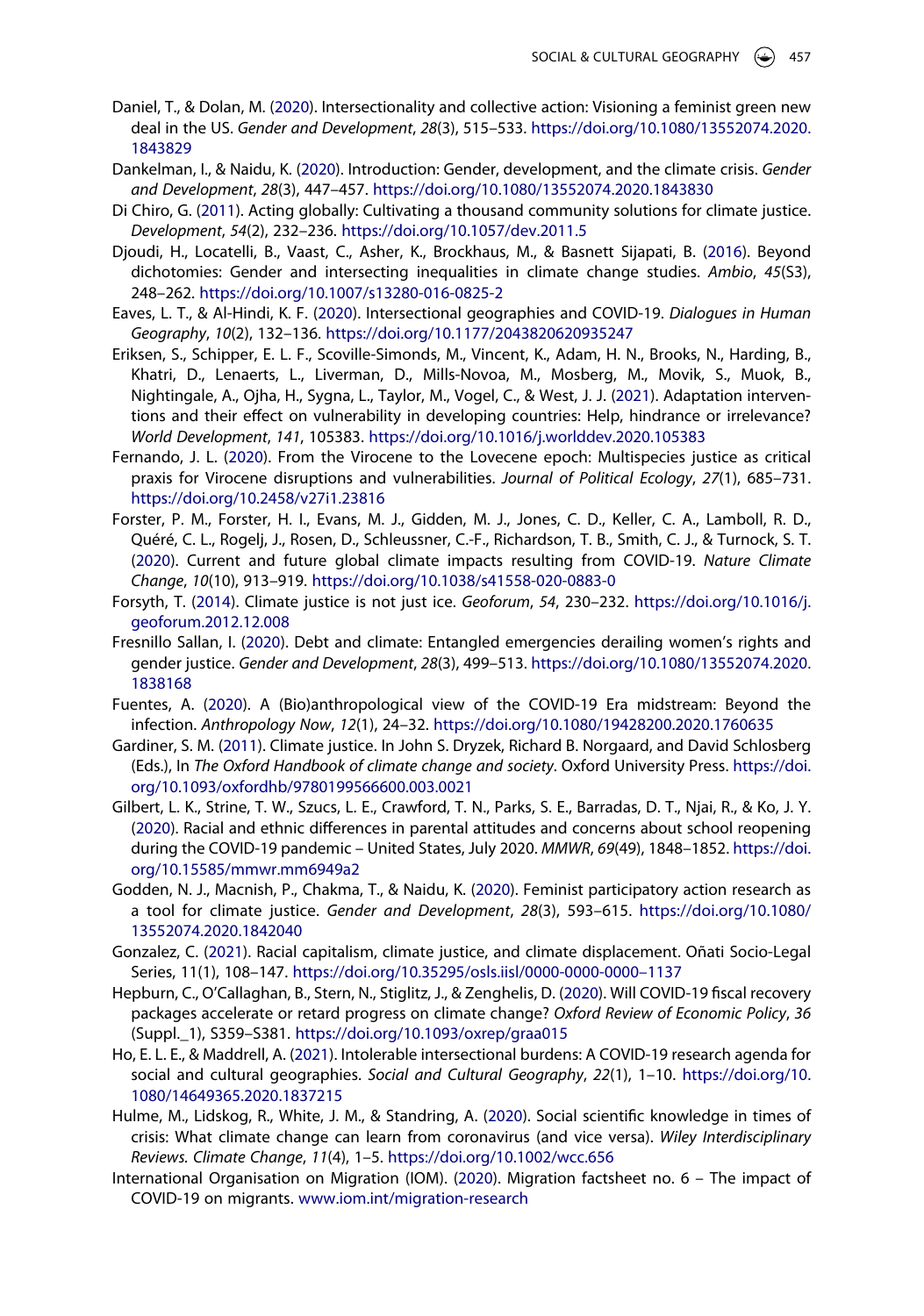458  $\left(\bigcirc\right)$  F. SULTANA

- <span id="page-12-18"></span>Jankó, F. [\(2020\)](#page-7-0). Fear regimes: Comparing climate change and the Covid-19 pandemic. *Geoforum*, *117*, 308–310. <https://doi.org/10.1016/j.geoforum.2020.09.023>
- <span id="page-12-19"></span>Johnson, A., Zalik, A., Mollett, S., Sultana, F., Havice, E., Osborne, T., Valdivia, G., Lu, F., & Billo, E. ([2020](#page-8-1)). Extraction, entanglements, and (im)materialities: Reflections on the methods and methodologies of natural resource industries fieldwork. *Environment and Planning E: Nature and Space*, 251484862090747. <https://doi.org/10.1177/2514848620907470>
- <span id="page-12-8"></span>Kaijser, A., & Kronsell, A. [\(2014\)](#page-3-3). Climate change through the lens of intersectionality. *Environmental Politics*, *23*(3), 417–433. <https://doi.org/10.1080/09644016.2013.835203>
- <span id="page-12-0"></span>Kolinjivadi, V. [\(2020\)](#page-2-2). This pandemic IS ecological breakdown: Different tempo, same song. *Uneven Earth*. [http://unevenearth.org/2020/04/this-pandemic-is-ecological-breakdown-different-tempo](http://unevenearth.org/2020/04/this-pandemic-is-ecological-breakdown-different-tempo-same-song/)[same-song/](http://unevenearth.org/2020/04/this-pandemic-is-ecological-breakdown-different-tempo-same-song/)
- <span id="page-12-7"></span>Leach, M., MacGregor, H., Scoones, I., & Wilkinson, A. [\(2021\)](#page-3-5). Post-pandemic transformations: How and why COVID-19 requires us to rethink development. *World Development*, *138*, 105233. [https://](https://doi.org/10.1016/j.worlddev.2020.105233) [doi.org/10.1016/j.worlddev.2020.105233](https://doi.org/10.1016/j.worlddev.2020.105233)
- <span id="page-12-15"></span>Loftus, A., & Sultana, F. ([2020](#page-6-0)). Are we all in this together? COVID-19 and the human rights to water and sanitation. In D. McDonald, S. Spronk, & D. Chavez (Eds.), *Public water and COVID-19: Dark clouds and silver linings* (pp. 49–60). The Transnational Institute (TNI) & Municipal Services Project (MSP).
- <span id="page-12-4"></span>Macgregor, S. [\(2020\)](#page-3-6). Zooming in, calling out: (M)Anthropogenic climate change through the lens of gender. In K. K. Bhavnani (Ed.), *Climate futures: Re-imagining global climate justice* (pp. 57-63). Zed Books.
- <span id="page-12-2"></span>Manzanedo, R. D., & Manning, P. ([2020\)](#page-2-3). COVID-19: Lessons for the climate change emergency. *Science of the Total Environment*, *742*, 140563. <https://doi.org/10.1016/j.scitotenv.2020.140563>
- <span id="page-12-10"></span>Mckittrick, K. ([2006](#page-3-7)). *Demonic grounds: Black women and the cartographies of struggle*. University of Minnesota Press.
- <span id="page-12-11"></span>Mohanty, C. T. ([2003](#page-3-7)). Cartographies of struggle. In *Feminism without borders*. (pp. 43–84). Duke University Press[.https://doi.org/10.1215/9780822384649-003](https://doi.org/10.1215/9780822384649-003)
- <span id="page-12-12"></span>Mollett, S., & Faria, C. ([2018](#page-3-8)). The spatialities of intersectional thinking: Fashioning feminist geographic futures. *Gender, Place and Culture*, *25*(4), 565–577. [https://doi.org/10.1080/0966369X.](https://doi.org/10.1080/0966369X.2018.1454404) [2018.1454404](https://doi.org/10.1080/0966369X.2018.1454404)
- <span id="page-12-3"></span>Nelson, S. H. [\(2016\)](#page-2-4). The slow violence of climate change. *Jacobin*. [https://www.jacobinmag.com/](https://www.jacobinmag.com/2016/02/cop-21-united-nations-paris-climate-change/) [2016/02/cop-21-united-nations-paris-climate-change/](https://www.jacobinmag.com/2016/02/cop-21-united-nations-paris-climate-change/)
- <span id="page-12-13"></span>Patil, V. ([2013\)](#page-3-8). From patriarchy to intersectionality: A transnational feminist assessment of how far we've really come. *Signs: Journal of Women in Culture and Society*, *38*(4), 847–867. [https://doi.org/](https://doi.org/10.1086/669560) [10.1086/669560](https://doi.org/10.1086/669560)
- <span id="page-12-1"></span>Phillips, C. A., Caldas, A., Cleetus, R., Dahl, K. A., Declet-Barreto, J., Licker, R., Merner, L. D., Ortiz-Partida, J. P., Phelan, A. L., Spanger-Siegfried, E., Talati, S., Trisos, C. H., & Carlson, C. J. [\(2020\)](#page-2-2). Compound climate risks in the COVID-19 pandemic. *Nature Climate Change*, *10*(7), 586–588. <https://doi.org/10.1038/s41558-020-0804-2>
- <span id="page-12-14"></span>Radcliffe, S. A. [\(2018\)](#page-3-8). Geography and indigeneity II: Critical geographies of indigenous bodily politics. *Progress in Human Geography*, *42*(3), 436–445. [https://doi.org/10.1177/](https://doi.org/10.1177/0309132517691631)  [0309132517691631](https://doi.org/10.1177/0309132517691631)
- <span id="page-12-16"></span>Ray, I. [\(2020\)](#page-6-1). Viewpoint – Handwashing and COVID-19: Simple, right there . . .? *World Development*, *135*, 105086. <https://doi.org/10.1016/j.worlddev.2020.105086>
- <span id="page-12-5"></span>Roberts, J. T., & Parks, B. C. [\(2009\)](#page-3-4). Ecologically unequal exchange, ecological debt, and climate justice. *International Journal of Comparative Sociology*, *50*(3–4), 385–409. [https://doi.org/10.1177/](https://doi.org/10.1177/0020715209105147) [0020715209105147](https://doi.org/10.1177/0020715209105147)
- <span id="page-12-6"></span>Robinson, M., & Shine, T. ([2018](#page-3-4)). Achieving a climate justice pathway to 1.5°c. *Nature Climate Change*, *8*(7), 564–569. <https://doi.org/10.1038/s41558-018-0189-7>
- <span id="page-12-9"></span>Rodó-de-zárate, M., & Baylina, M. ([2018](#page-3-9)). Intersectionality in feminist geographies. *Gender, Place & Culture*, *25*(4), 547–553. <https://doi.org/10.1080/0966369X.2018.1453489>
- <span id="page-12-17"></span>Ryan, N. E., & El Ayadi, A. M. ([2020](#page-7-6)). A call for a gender-responsive, intersectional approach to address COVID-19. *Global Public Health*, *15*(9), 1404–1412. [https://doi.org/10.1080/17441692.2020.](https://doi.org/10.1080/17441692.2020.1791214) [1791214](https://doi.org/10.1080/17441692.2020.1791214)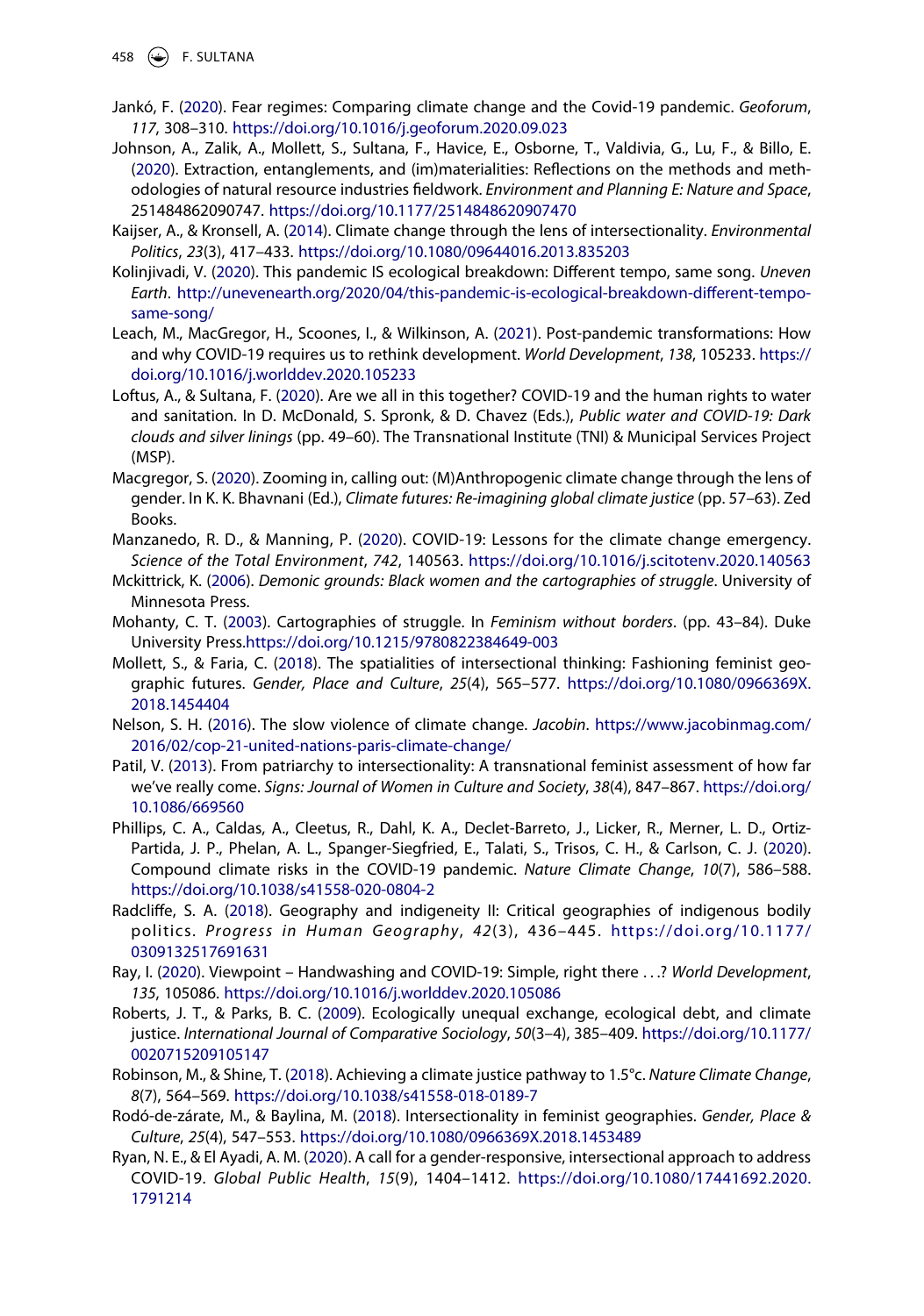- <span id="page-13-0"></span>Salas, R. N., Shultz, J. M., & Solomon, C. G. [\(2020\)](#page-2-3). The climate crisis and Covid-19 – A major threat to the pandemic response. *New England Journal of Medicine*, *383*(11), e70. [https://doi.org/10.1056/](https://doi.org/10.1056/NEJMp2022011) [NEJMp2022011](https://doi.org/10.1056/NEJMp2022011)
- <span id="page-13-3"></span>Schlosberg, D., & Collins, L. B. ([2014](#page-3-10)). From environmental to climate justice: Climate change and the discourse of environmental justice. *Wiley Interdisciplinary Reviews. Climate Change*, *5*(3), 359–374. <https://doi.org/10.1002/wcc.275>
- <span id="page-13-2"></span>Searle, A., & Turnbull, J. [\(2020\)](#page-2-1). Resurgent natures? More-than-human perspectives on COVID-19. *Dialogues in Human Geography*, *10*(2), 291–295. <https://doi.org/10.1177/2043820620933859>
- <span id="page-13-12"></span>Staniscuaski, F., Kmetzsch, L., Zandonà, E., Reichert, F., Soletti, R., Ludwig, Z., Lima, E., Neumann, A., Schwartz, I., Mello-Carpes, P., Tamajusuku, A., Werneck, F., Ricachenevsky, F., Infanger, C., Seixas, A., Staats, C., & De Oliveira, L. ([2020](#page-5-4)). Gender, race and parenthood impact academic productivity during the COVID-19 pandemic: From survey to action. *BioRxiv*, *(2020*(7), 04.187583. <https://doi.org/10.1101/2020.07.04.187583>
- <span id="page-13-16"></span>Sultana, F. [\(2007\)](#page-8-2). Reflexivity, positionality and participatory ethics: Negotiating fieldwork dilemmas in international research. *ACME*, *6*(3), 374–385. [https://doi.org/10.1016/j.ijedudev.2008.02.](https://doi.org/10.1016/j.ijedudev.2008.02.004) [004](https://doi.org/10.1016/j.ijedudev.2008.02.004)
- <span id="page-13-5"></span>Sultana, F. ([2014](#page-3-3)). Gendering climate change: Geographical insights. *The Professional Geographer*, *66*  (3), 372–381. <https://doi.org/10.1080/00330124.2013.821730>
- <span id="page-13-15"></span>Sultana, F. [\(2018\)](#page-8-0). Gender and water in a changing climate: Challenges and opportunities. In C. Fröhlich, G. Gioli, R. Cremades, & H. Myrttinen (Eds.), *Water security across the gender divide*  (pp. 17–33). Springer. [https://doi.org/10.1007/978-3-319-64046-4\\_2](https://doi.org/10.1007/978-3-319-64046-4_2)
- <span id="page-13-7"></span>Sultana, F. [\(2021\)](#page-3-11). Political ecology 1: From margins to center. Progress in Human Geography, 44(1), 99–118. <https://doi.org/10.1177/0309132520936751>
- <span id="page-13-13"></span>Sultana, F., & Loftus, A. [\(2020\)](#page-6-2). *Water politics: Governance, justice and the right to water*. Routledge.
- <span id="page-13-9"></span>Swan, E. ([2020\)](#page-4-5). COVID-19 foodwork, race, gender, class and food justice: An intersectional feminist analysis. *Gender in Management*, *35*(7–8), 693–703. [https://doi.org/10.1108/GM-08-](https://doi.org/10.1108/GM-08-2020-0257) [2020-0257](https://doi.org/10.1108/GM-08-2020-0257)
- <span id="page-13-17"></span>Swarr, A. L., & Nagar, R. ([2010](#page-8-2)). Introduction: Theorizing transnational feminist praxis. In A. L. Swarr & R. Nagar (Eds.), *Critical transnational feminist praxis* (pp. 1–20). SUNY Press.
- <span id="page-13-10"></span>Teixeira, J. C. [\(2020\)](#page-4-6). Brazilian housemaids and COVID-19: How can they isolate if domestic work stems from racism? *Gender, Work, and Organization 28*(S1): 250-259. [https://doi.org/10.1111/](https://doi.org/10.1111/gwao.12536) [gwao.12536](https://doi.org/10.1111/gwao.12536)
- <span id="page-13-6"></span>Tschakert, P., & Machado, M. ([2012](#page-3-3)). Gender justice and rights in climate change adaptation: Opportunities and pitfalls. *Ethics and Social Welfare*, *6*(3), 275–289. [https://doi.org/10.1080/](https://doi.org/10.1080/17496535.2012.704929) [17496535.2012.704929](https://doi.org/10.1080/17496535.2012.704929)
- <span id="page-13-11"></span>Tuck, E. [\(2009\)](#page-4-7). Suspending damages. *Harvard Educational Review*, *79*(3), 409–428. [https://doi.org/](https://doi.org/10.17763/haer.79.3.n0016675661t3n15) [10.17763/haer.79.3.n0016675661t3n15](https://doi.org/10.17763/haer.79.3.n0016675661t3n15)
- <span id="page-13-14"></span>UN Women. [\(2020\)](#page-7-7). The shadow pandemic: Violence against women during COVID-19. [https://www.](https://www.unwomen.org/en/news/in-focus/in-focus-gender-equality-in-covid-19-response/violence-against-women-during-covid-19) [unwomen.org/en/news/in-focus/in-focus-gender-equality-in-covid-19-response/violence](https://www.unwomen.org/en/news/in-focus/in-focus-gender-equality-in-covid-19-response/violence-against-women-during-covid-19)[against-women-during-covid-19](https://www.unwomen.org/en/news/in-focus/in-focus-gender-equality-in-covid-19-response/violence-against-women-during-covid-19)
- <span id="page-13-4"></span>UN Women, & UNEP. [\(2020\)](#page-3-5). Gender and climate change in the context of COVID-19. [https://](https://asiapacific.unwomen.org/en/digital-library/publications/2020/05/gender-and-climate-change-in-the-context-of-covid-19) [asiapacific.unwomen.org/en/digital-library/publications/2020/05/gender-and-climate-change-in](https://asiapacific.unwomen.org/en/digital-library/publications/2020/05/gender-and-climate-change-in-the-context-of-covid-19) [-the-context-of-covid-19](https://asiapacific.unwomen.org/en/digital-library/publications/2020/05/gender-and-climate-change-in-the-context-of-covid-19)
- <span id="page-13-8"></span>Valentine, G. [\(2007\)](#page-3-8). Theorizing and researching intersectionality: A challenge for feminist geography. *Professional Geographer*, *59*(1), 10–21. [https://doi.org/10.1111/j.1467-9272.2007.](https://doi.org/10.1111/j.1467-9272.2007.00587.x) [00587.x](https://doi.org/10.1111/j.1467-9272.2007.00587.x)
- <span id="page-13-1"></span>Watts, N., Amann, M., Arnell, N., Ayeb-Karlsson, S., Beagley, J., Belesova, K., Boykoff, M., Byass, P., Cai, W., Campbell-Lendrum, D., Capstick, S., Chambers, J., Coleman, S., Dalin, C., Daly, M., Dasandi, N., Dasgupta, S., Davies, M., Di Napoli, C., & Costello, A. ([2021\)](#page-2-5). The 2020 report of the lancet countdown on health and climate change: Responding to converging crises. *The Lancet*, *397*(10269), 129–170. [https://doi.org/10.1016/S0140-6736\(20\)32290-X](https://doi.org/10.1016/S0140-6736(20)32290-X)